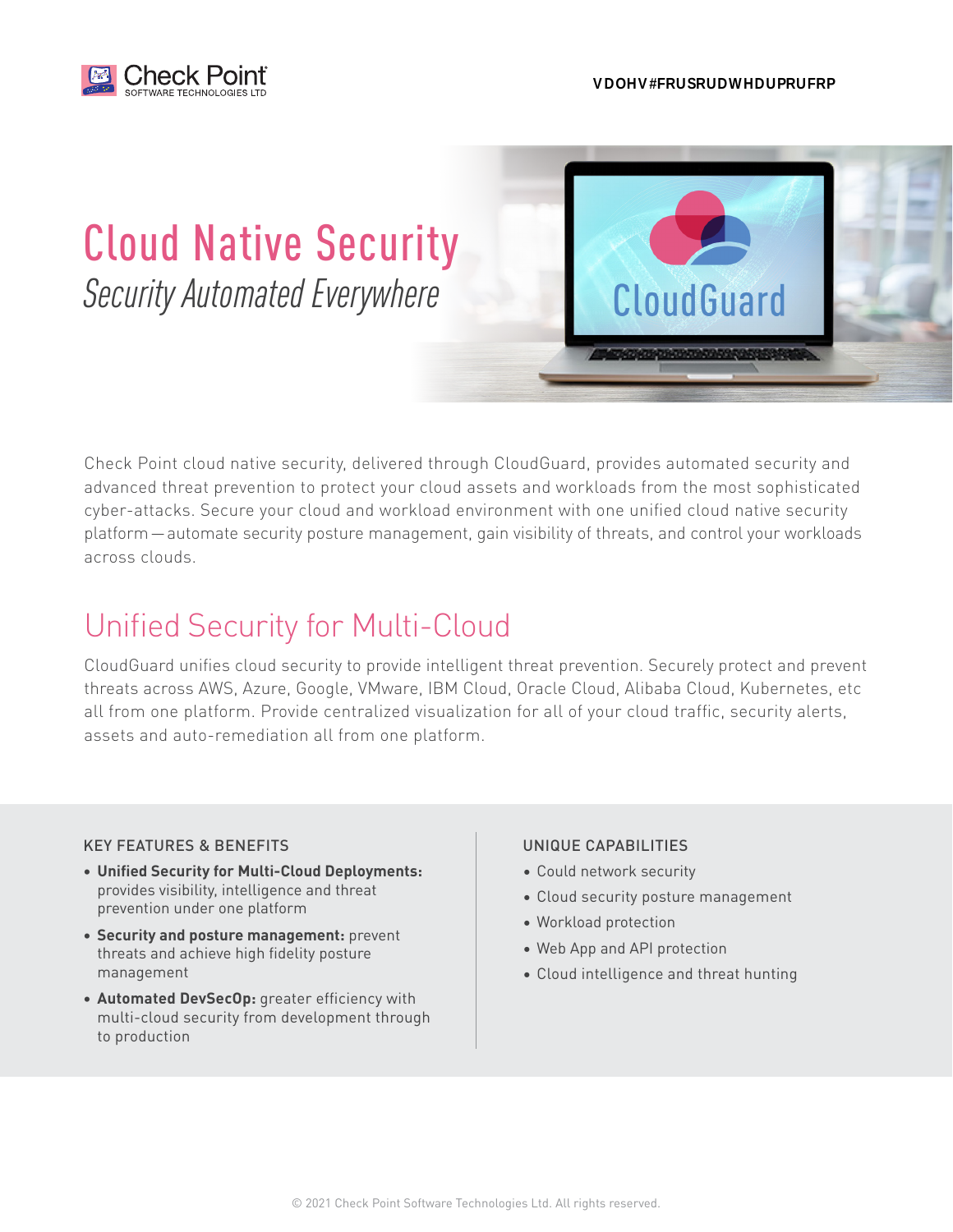

# ONE CloudGuard—Multi Cloud Security



#### Security and Posture Management

Through High Fidelity Posture Management, CloudGuard delivers zero trust, multi-layer, advanced threat prevention, leveraging enriched intelligence with the highest levels of intelligence inputs, in context. In addition, with its comprehensive compliance and security engine, CloudGuard prevents critical security misconfigurations, and ensures compliance with more than 50 compliance frameworks and best practices.

#### Automated DevSecOps

CloudGuard allows organizations to shift-left for DevOps to seamlessly evaluate security posture, configuration, and governance during CI/CD. Seamlessly scale and deploy your security in real-time through integration with tools like CloudFormation and Terraform, and evaluate posture pre-deployment to scale across thousands of assets. Automatically define applications security profiles and enforce zero trust boundaries between workloads.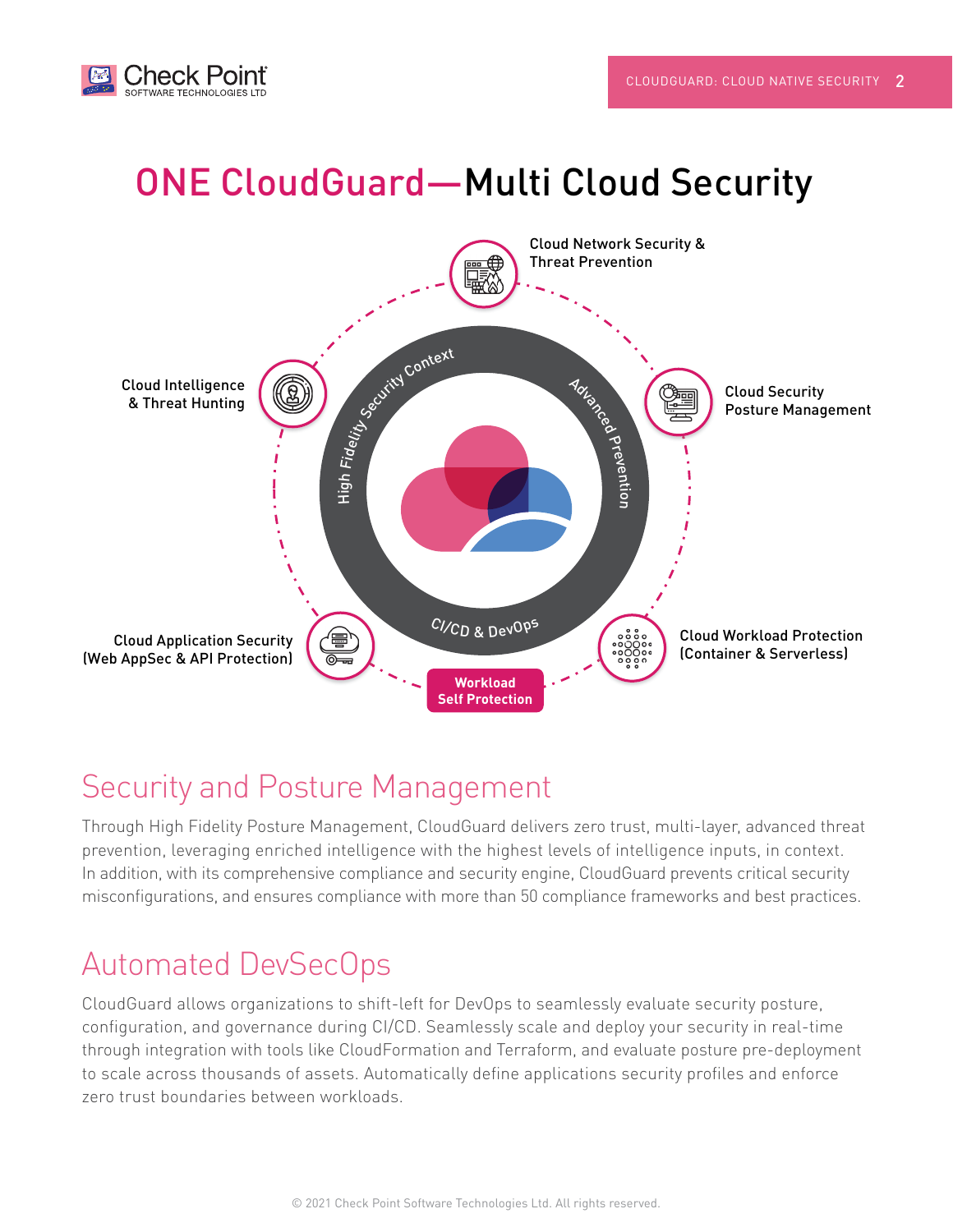

### Cloud Network Security

CloudGuard Public Cloud Network Security provides advanced threat prevention and network security through a virtual security gateway—automated and unified across all your multi-cloud and on-premises environments. CloudGuard provides cloud native protection with the industry's highest security effectiveness, and supports rapid deployment, agility and automation of CI/CD workflows. Create consistent policy to manage security across on-prem and multi-cloud environments.

### Cloud Security Posture Management

CloudGuard Cloud Security Posture Management automates governance across multi-cloud assets and services including visualization. Through CloudGuard High Fidelity Posture Management visualize and assess security posture, detect misconfigurations, model and actively enforce gold standard policies, in context and with enriched intelligence. Protect against attacks and insider threats, cloud security intelligence for cloud intrusion detection, and comply with regulatory requirements and best practices all from one unified platform.

#### Cloud Workload Protection

CloudGuard Workload Protection provides seamless vulnerability assessment and runtime protection of modern cloud workloads, including serverless functions and containers—automating security with minimal overhead across your multi-cloud environment. Continuously scan workload environments to increase security posture and provide continuous observability and assessment, with self-protection to continuously evaluate and adapt security posture.

# Cloud Web App & API Protection

CloudGuard moves application security closer to the edge of the workload, giving more real-time granular protection than a traditional Web Application Firewalls (WAFs). CloudGuard protects web applications and APIs from the most sophisticated types of threats, with an automated, cloud-native security platform. Where traditional WAFs are built using "one-size-fits-all" rule tables even though no two applications are the same, CloudGuard transcends rule-based security by leveraging the power of AI. Automation is a critical component which ensures that security is maintained even in dynamic app development cycles.